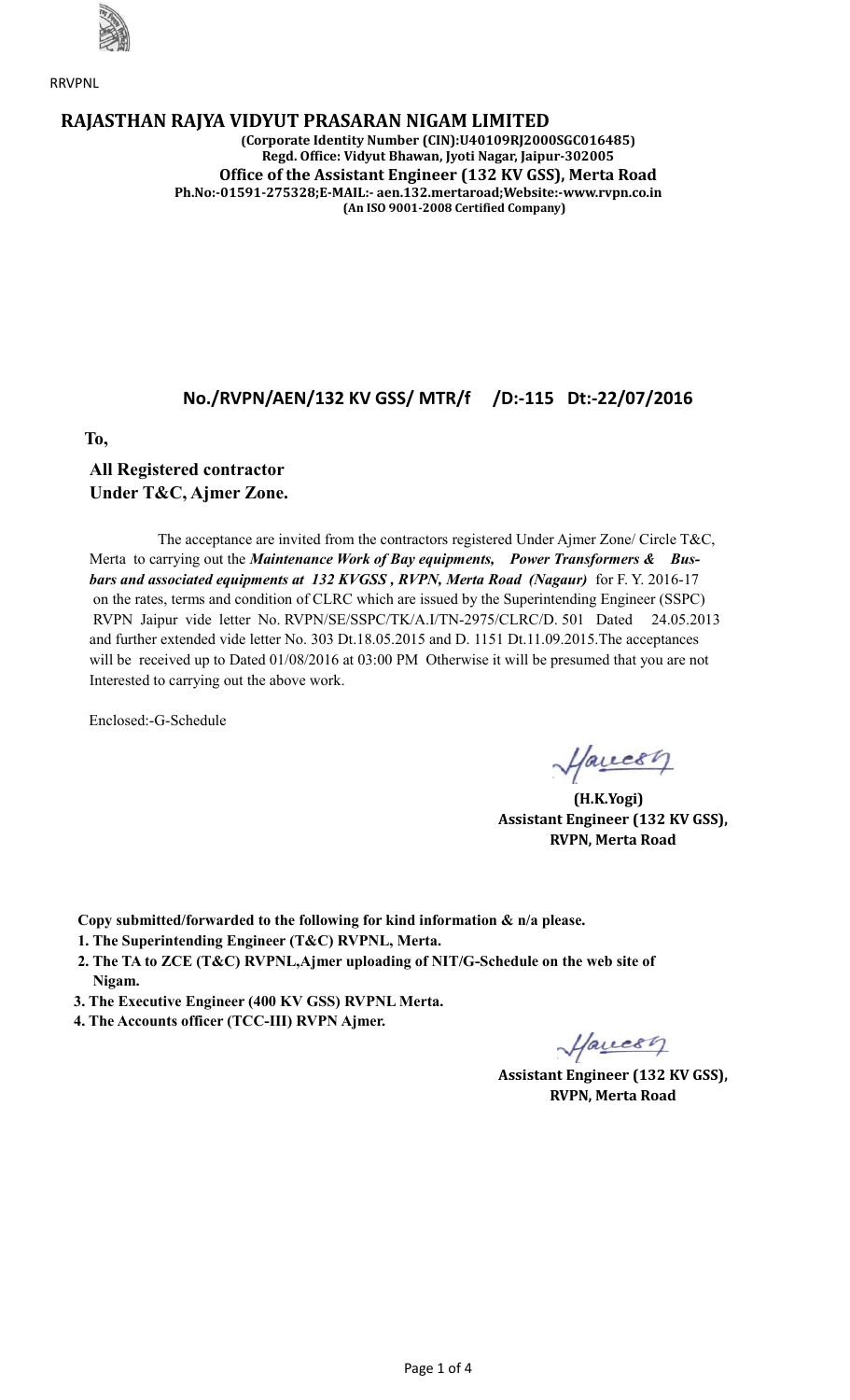### **G-schedule for Maintenance of Bay equipment's for the year 2016-17 at 132 KV GSS, RVPNL, Merta Road (Two times Maintenance (August 16 to March 17 ) i.e till 31.03.2017)**

| S.<br>N<br>ο. | <b>Particulars</b>                                                                                                                                                                                                                                                                                                                                                                                                                                                                                                                                                                                                                                                                                                                                                                                                                                                                                                                                                                                                                                                                                                                                                                                                                                                                                                                                                      | No. of<br>bays    | <b>Frequenc</b><br>y of<br>maintena<br>nce to be<br>done in a | Rate as<br>per BSR<br>for each<br>bay | <b>Amount</b><br>as per<br><b>BSR</b><br>(04.04.20)<br>11) |
|---------------|-------------------------------------------------------------------------------------------------------------------------------------------------------------------------------------------------------------------------------------------------------------------------------------------------------------------------------------------------------------------------------------------------------------------------------------------------------------------------------------------------------------------------------------------------------------------------------------------------------------------------------------------------------------------------------------------------------------------------------------------------------------------------------------------------------------------------------------------------------------------------------------------------------------------------------------------------------------------------------------------------------------------------------------------------------------------------------------------------------------------------------------------------------------------------------------------------------------------------------------------------------------------------------------------------------------------------------------------------------------------------|-------------------|---------------------------------------------------------------|---------------------------------------|------------------------------------------------------------|
|               |                                                                                                                                                                                                                                                                                                                                                                                                                                                                                                                                                                                                                                                                                                                                                                                                                                                                                                                                                                                                                                                                                                                                                                                                                                                                                                                                                                         | Nos.              | year<br>Nos.                                                  | Rs.                                   | Rs.                                                        |
| 1.            | Providing of work assistance as given below in Maintenance<br>work of following bay equipment's such as Circuit Breaker,<br>Current Transformers, Lightning Arresters, Isolators, CVTs, PLCC<br>equipment's and corresponding Control & Relay panel. (All<br>spares, lubricating material and only special T&P shall be<br>provided by RVPN. Cleaning material and general T&P shall be<br>arranged by the contractor.)<br>a. Checking of tightness of clamps & connecters.<br>b. Cleaning of all insulators.<br>c. Attending to oil leakage, if any.<br>d. Cleaning of all junction boxes and secondary terminal<br>boxes.<br>Checking of operation of CB through relays and<br>e.<br>verifying various logic and control circuits and<br>annunciation circuits.<br>Measurement of CB operation timings.<br>f.<br>Checking of isolator operation and its alignment.<br>g.<br>Checking of gas pressures like SF6 & N2 in circuit<br>h.<br>breakers/CTs etc.<br>Measurement of IR values of LAs, CB and CVTs.<br>i.<br>Lubrication of defined parts of all equipment's of all<br>j.<br>required points.<br>Washing the equipment's, in case oil stains are present,<br>k.<br>then washing is to be done with use of detergent<br>solution.<br>Cleaning of C&R panel from inside.<br>I.<br>m. Providing other related work assistance as may be<br>required by in charge. |                   |                                                               |                                       |                                                            |
|               | 132 KV Bay (01 no. supervisor+06nos. workmen)<br>1.<br>33 KV Bay (01 no. supervisor+05nos. workmen)<br>2.                                                                                                                                                                                                                                                                                                                                                                                                                                                                                                                                                                                                                                                                                                                                                                                                                                                                                                                                                                                                                                                                                                                                                                                                                                                               | 4 Nos.<br>11 Nos. | 2<br>$\overline{2}$                                           | 1892<br>1666<br>Total                 | 15136.00<br>36652.00<br>51788.00                           |

 **(SAY RUPEES FIFTY ONE THOUSAND SEVEN HUNDRED EIGHTY EIGHT ONLY)**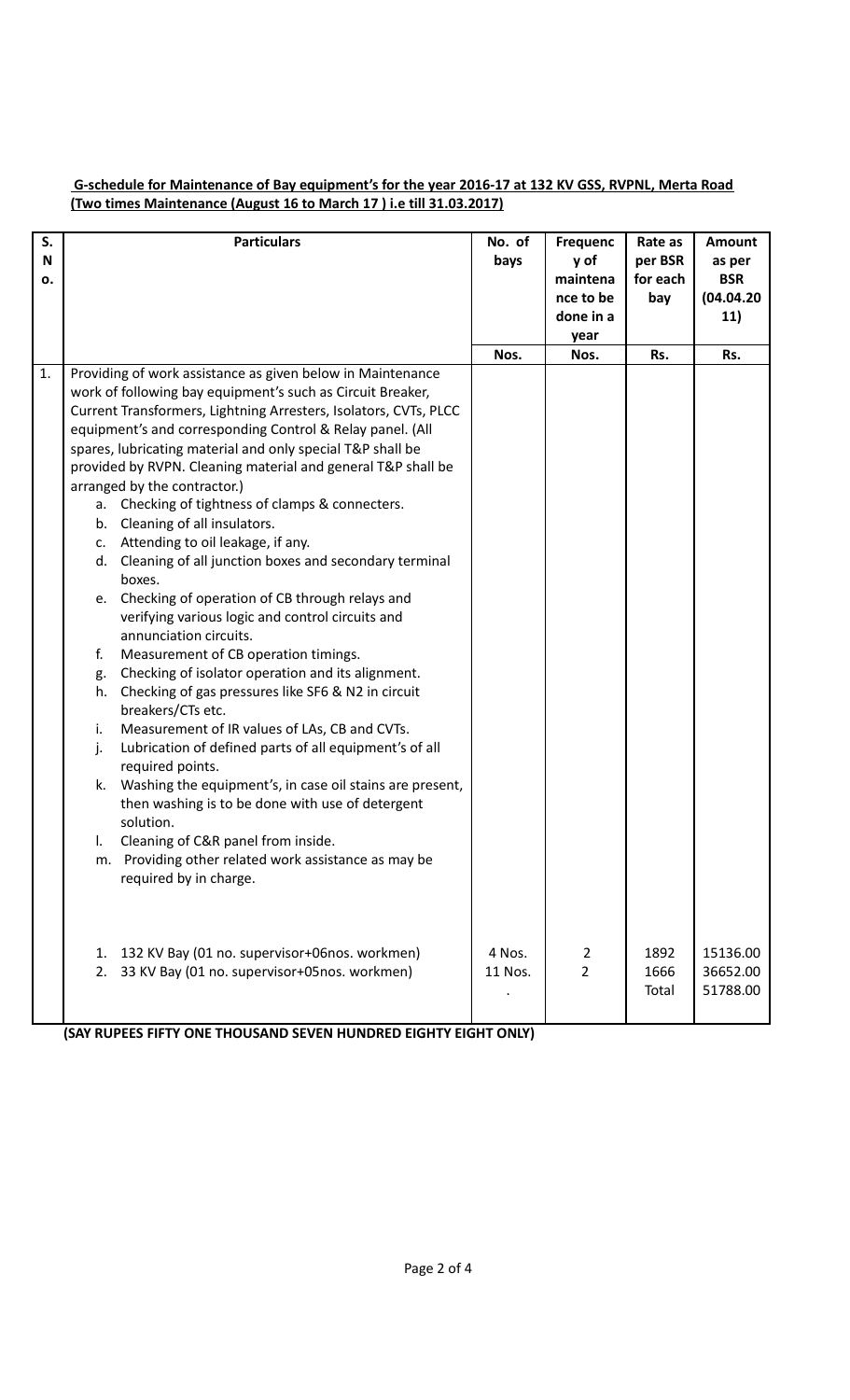|    | Merta Road, (Two times Maintenance(August 16 to March 17) i.e till 31.03.2017) |                     |                     |          |               |  |  |  |
|----|--------------------------------------------------------------------------------|---------------------|---------------------|----------|---------------|--|--|--|
| S. | <b>Particulars</b>                                                             | No. of              | <b>Frequency of</b> | Rate as  | <b>Amount</b> |  |  |  |
| N  |                                                                                | <b>Transformers</b> | maintenance to      | per BSR  | as per        |  |  |  |
| о. |                                                                                |                     | be done in a        | for each | <b>BSR</b>    |  |  |  |
|    |                                                                                |                     | year                | bay      | (04.04.20)    |  |  |  |
|    |                                                                                |                     |                     |          | 11)           |  |  |  |
|    |                                                                                | Nos.                | Nos.                | Rs.      | Rs.           |  |  |  |
| 1. | Providing of work assistance as given below in                                 |                     |                     |          |               |  |  |  |
|    | Maintenance of power transformers for the                                      |                     |                     |          |               |  |  |  |
|    | following types of power transformers. (All spares,                            |                     |                     |          |               |  |  |  |
|    | lubricating material and only special T&P shall be                             |                     |                     |          |               |  |  |  |
|    | provided by RVPN. Cleaning material and general                                |                     |                     |          |               |  |  |  |
|    | T&P shall be arranged by the contractor.)                                      |                     |                     |          |               |  |  |  |
|    | a. Cleaning of porcelain of bushes.                                            |                     |                     |          |               |  |  |  |
|    | Checking of lightness of clamps &<br>b.                                        |                     |                     |          |               |  |  |  |
|    | connecters.                                                                    |                     |                     |          |               |  |  |  |
|    | Cleaning of Buchholz and Oil surge relays.<br>c.                               |                     |                     |          |               |  |  |  |
|    | Cleaning of glasses of all oil level indicators.<br>d.                         |                     |                     |          |               |  |  |  |
|    | Cleaning of marshaling box, cooler control<br>e.                               |                     |                     |          |               |  |  |  |
|    | cubicle thermometer, etc. as provided.                                         |                     |                     |          |               |  |  |  |
|    | f.<br>Attending to oil leakage from transformer                                |                     |                     |          |               |  |  |  |
|    | body & bushings.                                                               |                     |                     |          |               |  |  |  |
|    | Checking of oil level in oil filled bushings.<br>g.                            |                     |                     |          |               |  |  |  |
|    | Checking of Drycol air drying drum.<br>h.                                      |                     |                     |          |               |  |  |  |
|    | Measurement of IR values.<br>i.                                                |                     |                     |          |               |  |  |  |
|    | Measurement of Earth Resistance.<br>j.                                         |                     |                     |          |               |  |  |  |
|    | Testing of PRD.<br>k.                                                          |                     |                     |          |               |  |  |  |
|    | Checking of tripping circuits of Buchholz &<br>I.                              |                     |                     |          |               |  |  |  |
|    | WDG, oil temperature controls and                                              |                     |                     |          |               |  |  |  |
|    | protection scheme.                                                             |                     |                     |          |               |  |  |  |
|    | m. Checking of OLTC gear operations.                                           |                     |                     |          |               |  |  |  |
|    | Checking of auto circuits of cooling bank.<br>n.                               |                     |                     |          |               |  |  |  |
|    | o. Taking of oil samples for testing.                                          |                     |                     |          |               |  |  |  |
|    | To carry out other special measurements as<br>p.                               |                     |                     |          |               |  |  |  |
|    | may be required.                                                               |                     |                     |          |               |  |  |  |
|    | Providing of other related work assistance<br>q.                               |                     |                     |          |               |  |  |  |
|    | as may be required by work in charge.                                          |                     |                     |          |               |  |  |  |
|    | 1. 132/33 KV (5 Nos. workmen)                                                  | 2 No.               | 2                   | 1220.00  | 4880.00       |  |  |  |
|    | 2. 33/0.4 KV (3 Nos. workmen)                                                  | 1 No.               | $\overline{2}$      | 774.00   | 1548.00       |  |  |  |
|    |                                                                                |                     |                     | Total    | 6428.00       |  |  |  |

# **G-schedule for Maintenance of power Transformers equipment's for the year 2016-17 at 132 KV GSS, RVPNL,**

 **(SAY RUPEES SIX THOUSAND FOUR HUNDRED TWENTY EIGHT ONLY)**